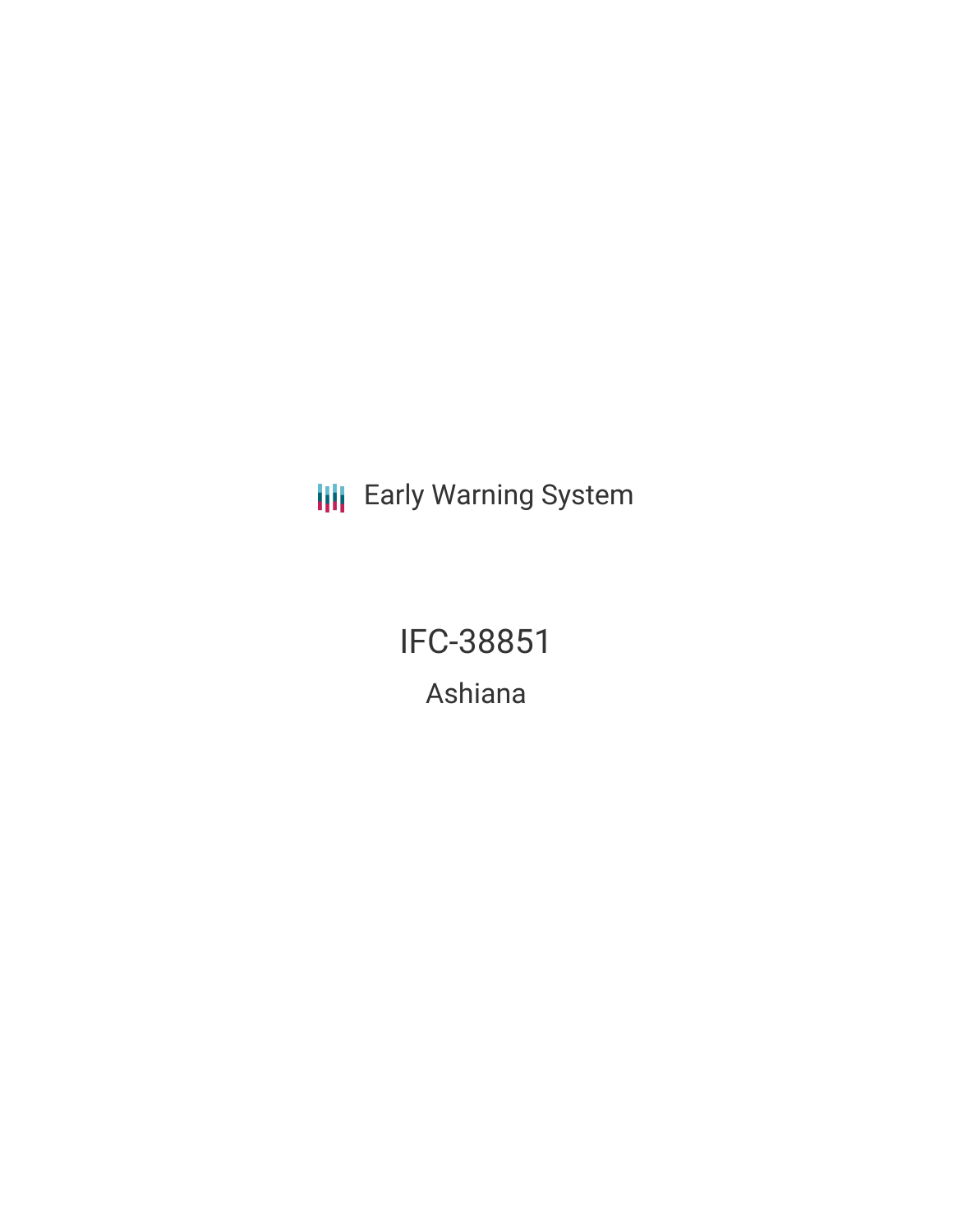| <b>Countries</b>               | India                                   |
|--------------------------------|-----------------------------------------|
| <b>Financial Institutions</b>  | International Finance Corporation (IFC) |
| <b>Status</b>                  | Proposed                                |
| <b>Bank Risk Rating</b>        | B                                       |
| <b>Voting Date</b>             | 2017-12-11                              |
| <b>Borrower</b>                | Ashiana Housing Limited                 |
| <b>Sectors</b>                 | Construction                            |
| <b>Investment Amount (USD)</b> | \$23.00 million                         |
| <b>Project Cost (USD)</b>      | \$267.00 million                        |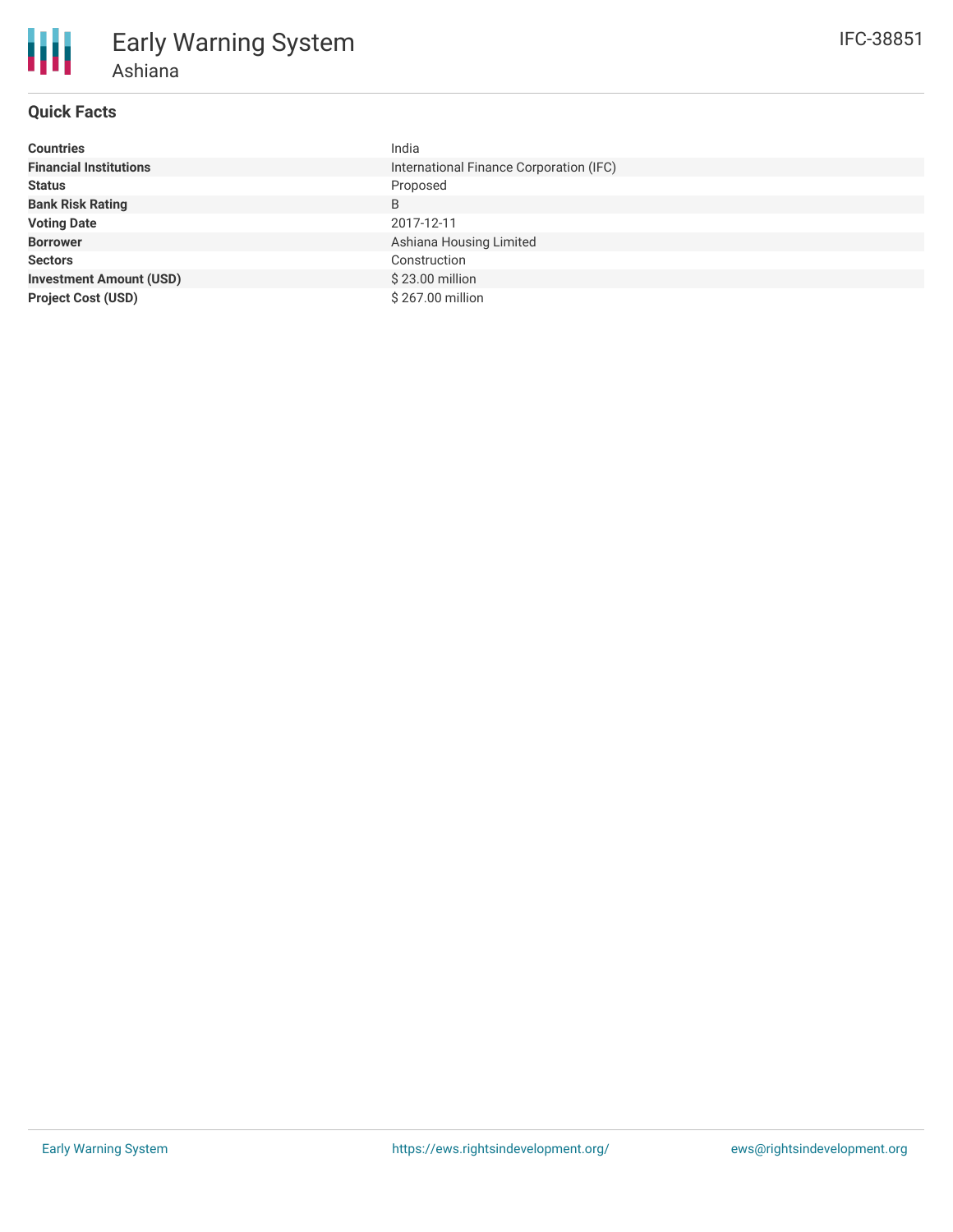

## **Project Description**

The proposed project involves a combination of: (i) IFC investing equity in an INR equivalent of approximately US\$23 million in one or more Special Purpose Vehicles ("SPVs") promoted by Ashiana Housing Limited ("Ashiana" or the "Company" or the "Sponsor") set up for the development of affordable / mid-income housing and senior living projects in India; (ii) A senior loan of an INR equivalent of US\$18 million to Ashiana Housing Limited for general corporate purposes.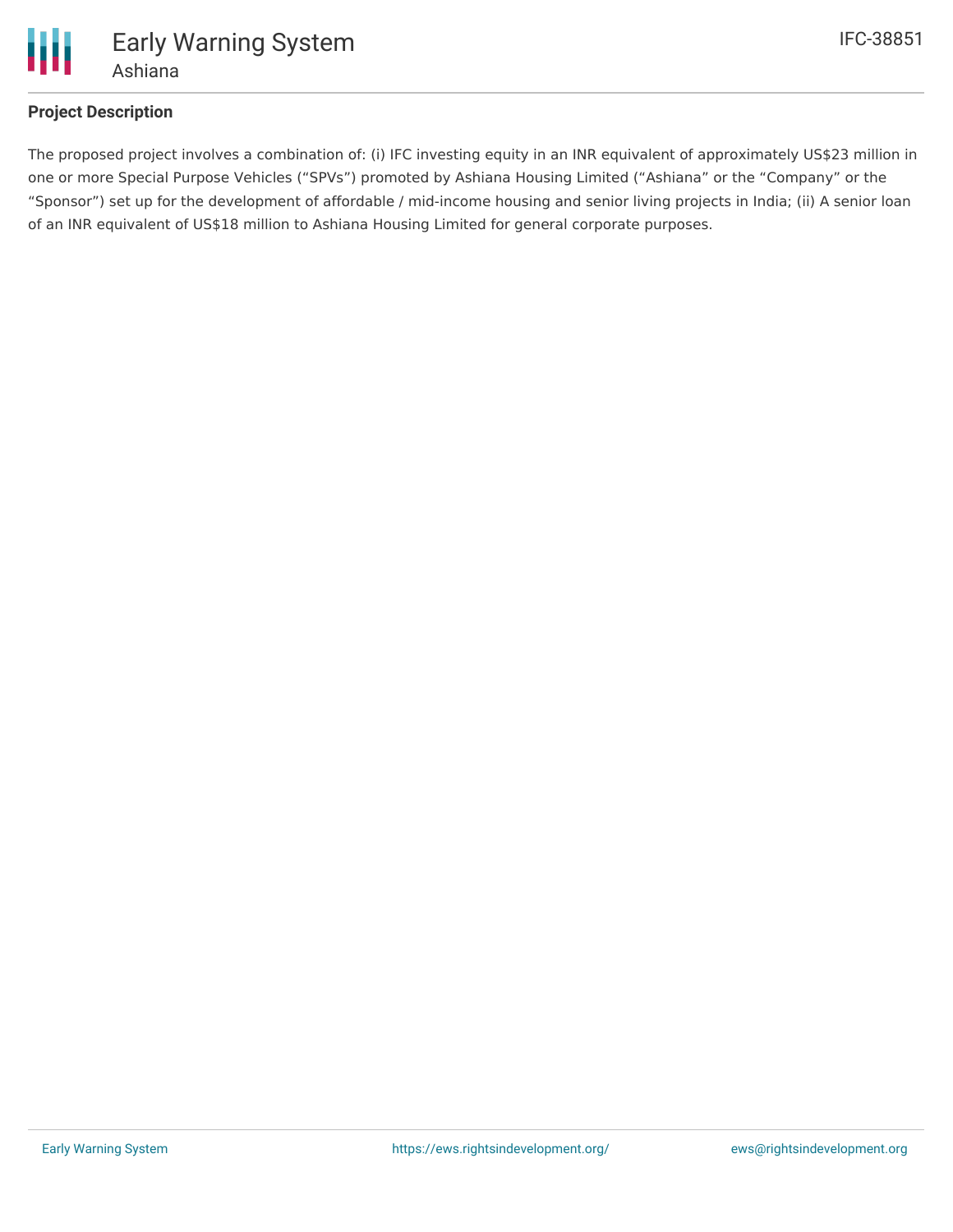# **People Affected By This Project**

1. Stakeholder Impact:

Access to affordable / mid-income housing for customers in the Low-Income State (LIS) of Rajasthan and in Tier II cities in India; Access to senior living houses for senior citizens

Project to provide 5,000-6,000 units over the next 5-7 years; development of 200 to 250 units for the Economically Weaker Section (EWS) and lower Low Income Group (LIG) segments in the LIS of Rajasthan.

2. Value-added and employment impact:

Creation of  $\sim$ 1,800 jobs direct jobs through the Project, a large number of which are expected in the LIS of Rajasthan; jobs will be created in construction, marketing, and sales amongst other verticals; Creation of a number of indirect jobs through supply linkages.

3. Environment Impact and Sustainability:

All projects will be executed under the IFC Excellence in Design for Greater Efficiencies (EDGE) or Leadership in Energy and Environmental Design (LEED) certification; 100% of the Project will contribute towards climate change.

4. Competitiveness: Lean operations across verticals to provide demonstration effect to the market;

5. Inclusiveness: Project to develop 5,000-6,000 units in the underserved affordable / mid-income housing segment;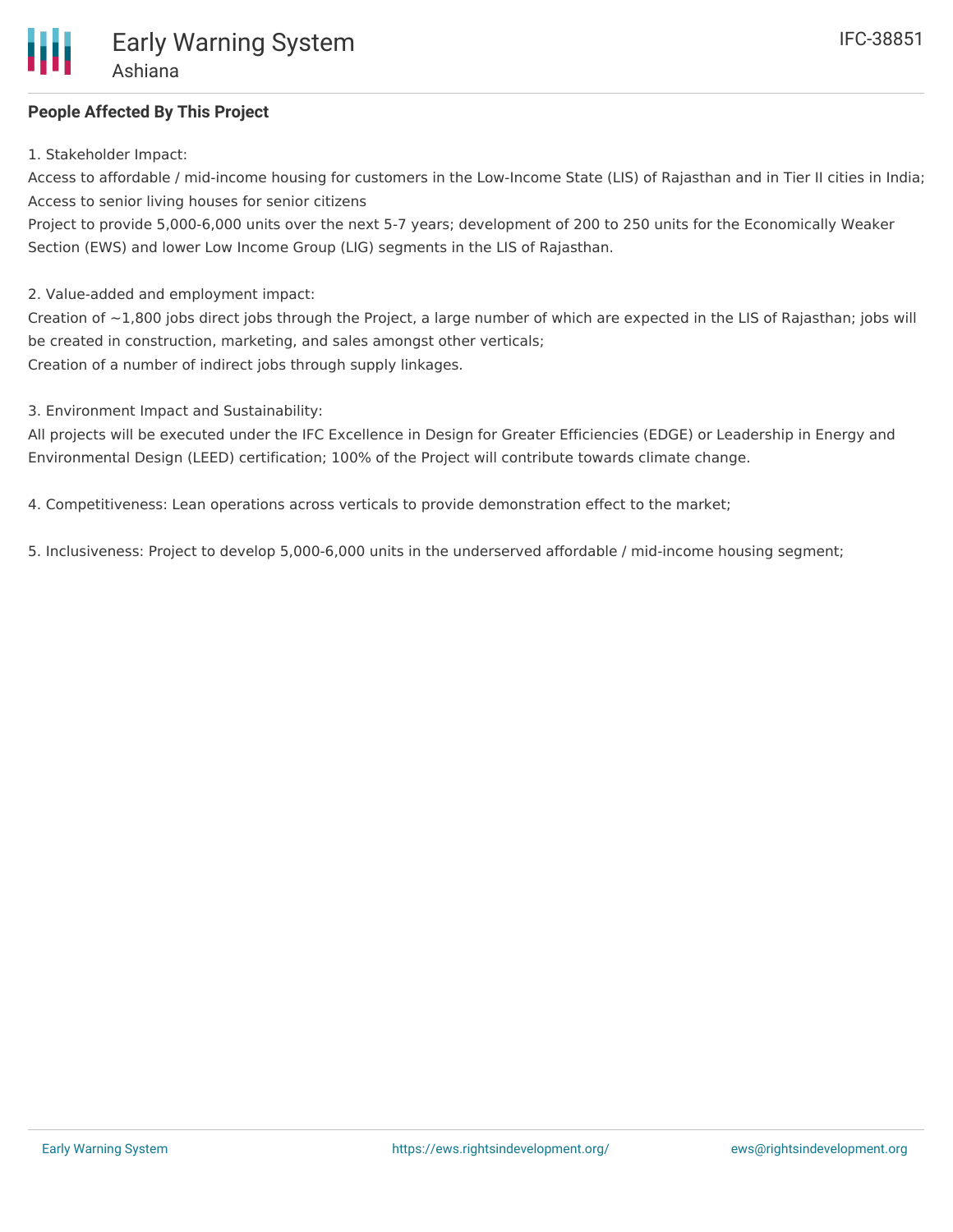### **Investment Description**

• International Finance Corporation (IFC)